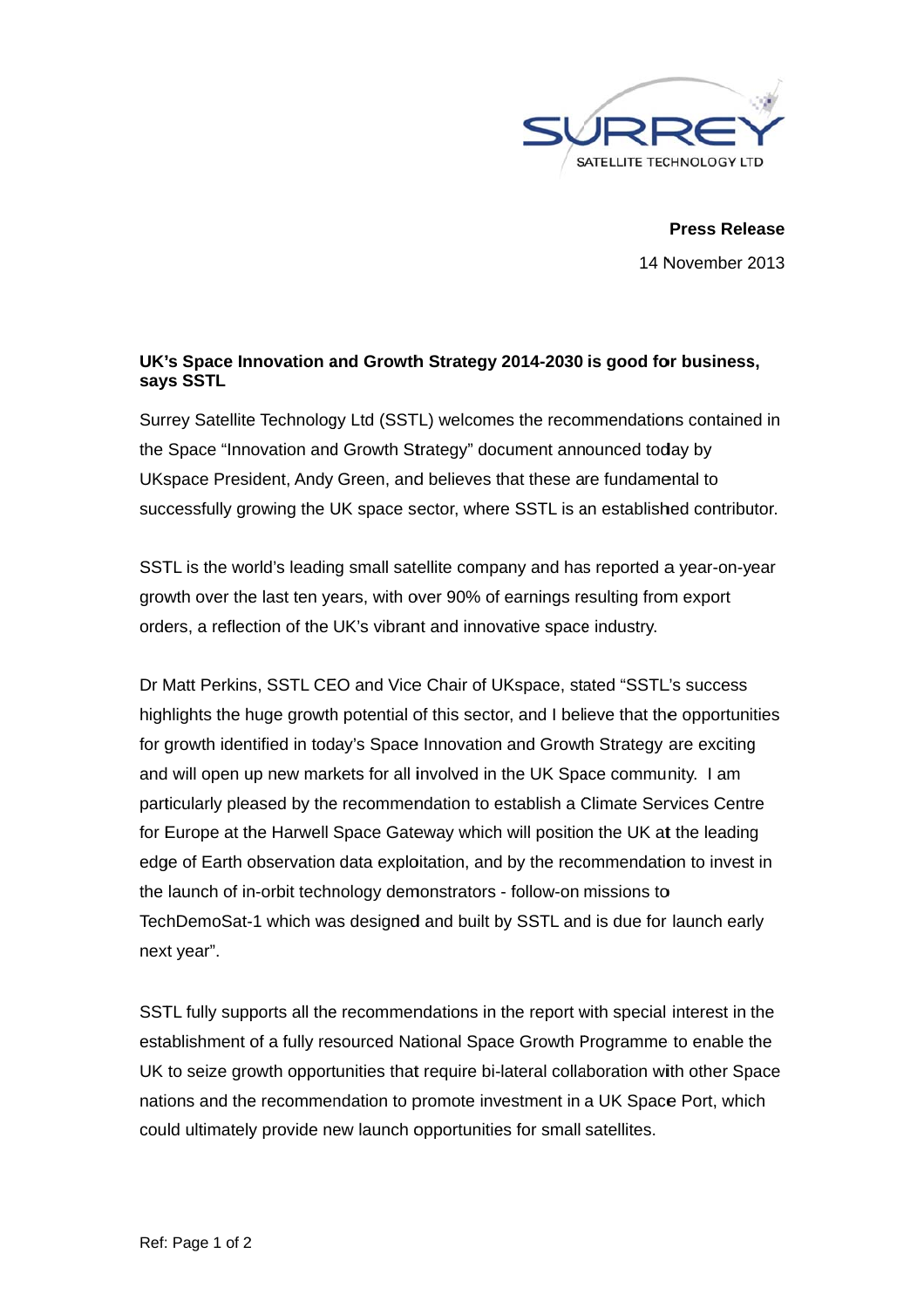

Universities and Science Minister David Willetts, said: "Space is one of the eight great technologies of the future and I want to make the UK the best place to grow existing and new businesses in the world. I share the Space Leadership Council's vision to encourage billions of pounds worth of new exports, to create up to 100,000 skilled jobs and contribute to a vibrant regional small business sector spread across the UK, ensuring we remain competitive in the global space market."

## **About SSTL**

Surrey Satellite Technology Limited (SSTL) is the world's leading small satellite company, delivering operational space missions for a range of applications including Earth observation, science and communications. The Company designs, manufactures and operates high performance satellites and ground systems for a fraction of the price normally associated with space missions, with 580 staff working on turnkey satellite platforms, space-proven satellite subsystems and optical instruments.

Since 1981 SSTL has built and launched 41 satellites for 16 countries - as well as providing training and development programmes, consultancy services, and mission studies for ESA, NASA, international governments and commercial customers, with its innovative approach that is changing the economics of space.

In 2006 SSTL formed a UK subsidiary company, DMCii, to exploit the applications of its small Earth Observation satellites and in 2008 the Company set up a US subsidiary, Surrey Satellite Technology US LLC (SST-US) with facilities in Denver, Colorado to address the United States market and its customers for the provision of small satellite solutions, applications and services. www.sst-us.com

Headquartered in Guildford, UK, SSTL is owned by Astrium BV. www.sstl.co.uk

## Notes to editor:

This press release can be downloaded as a Word or Pdf document at the following url: http://www.sstl.co.uk/news-and-events